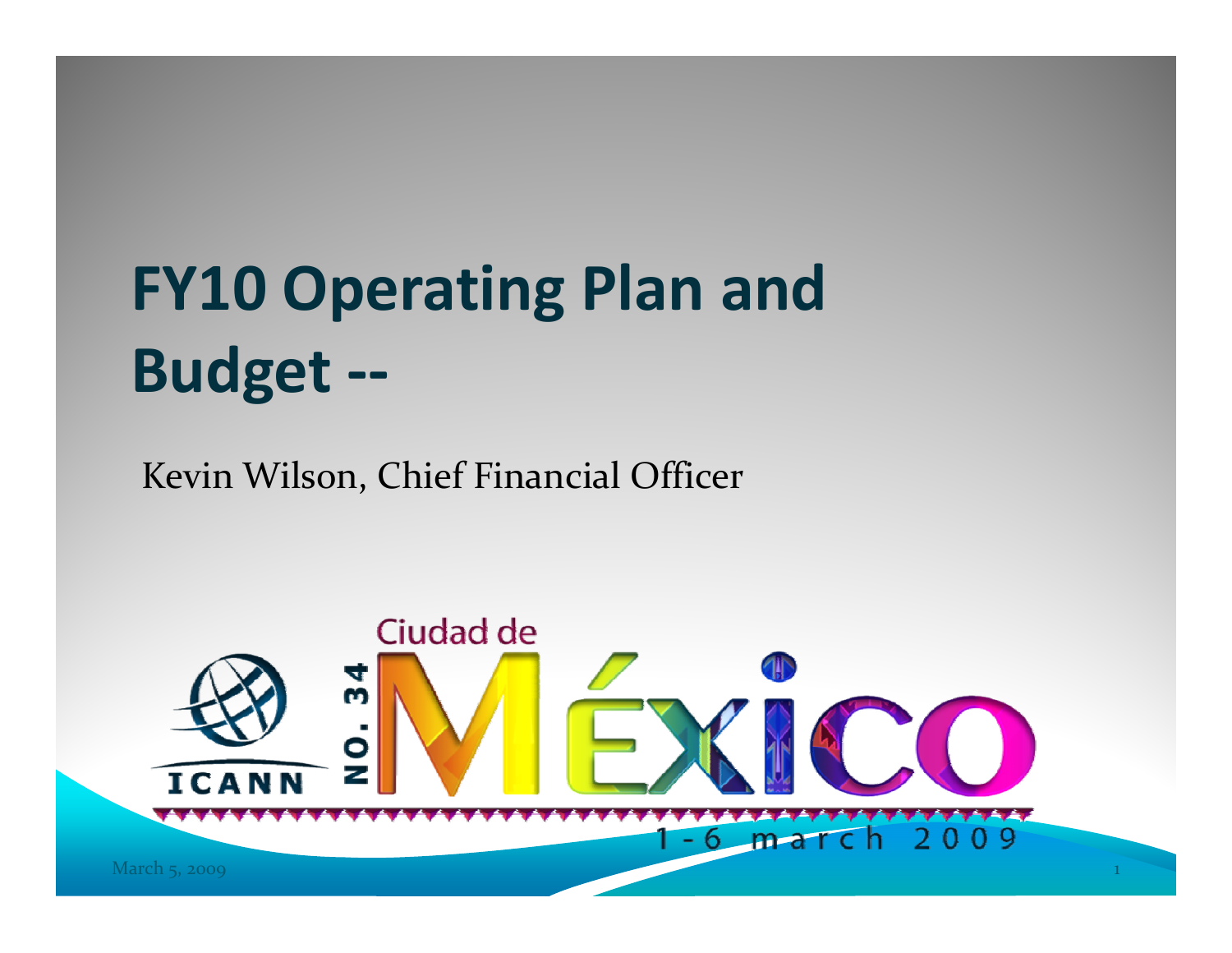# FY<sub>10</sub> Operating Plan and Budget --What was shared

- Framework posted, allowing 4+ months of feedback
- This year, more details facilitate more feedback, more to come
- . This year, consistent w/dashboard functional reporting
- FY10 operating expenses of \$54.3 million, 4.9% up, separate new gTLD budget amendment prior to launch, 3 year view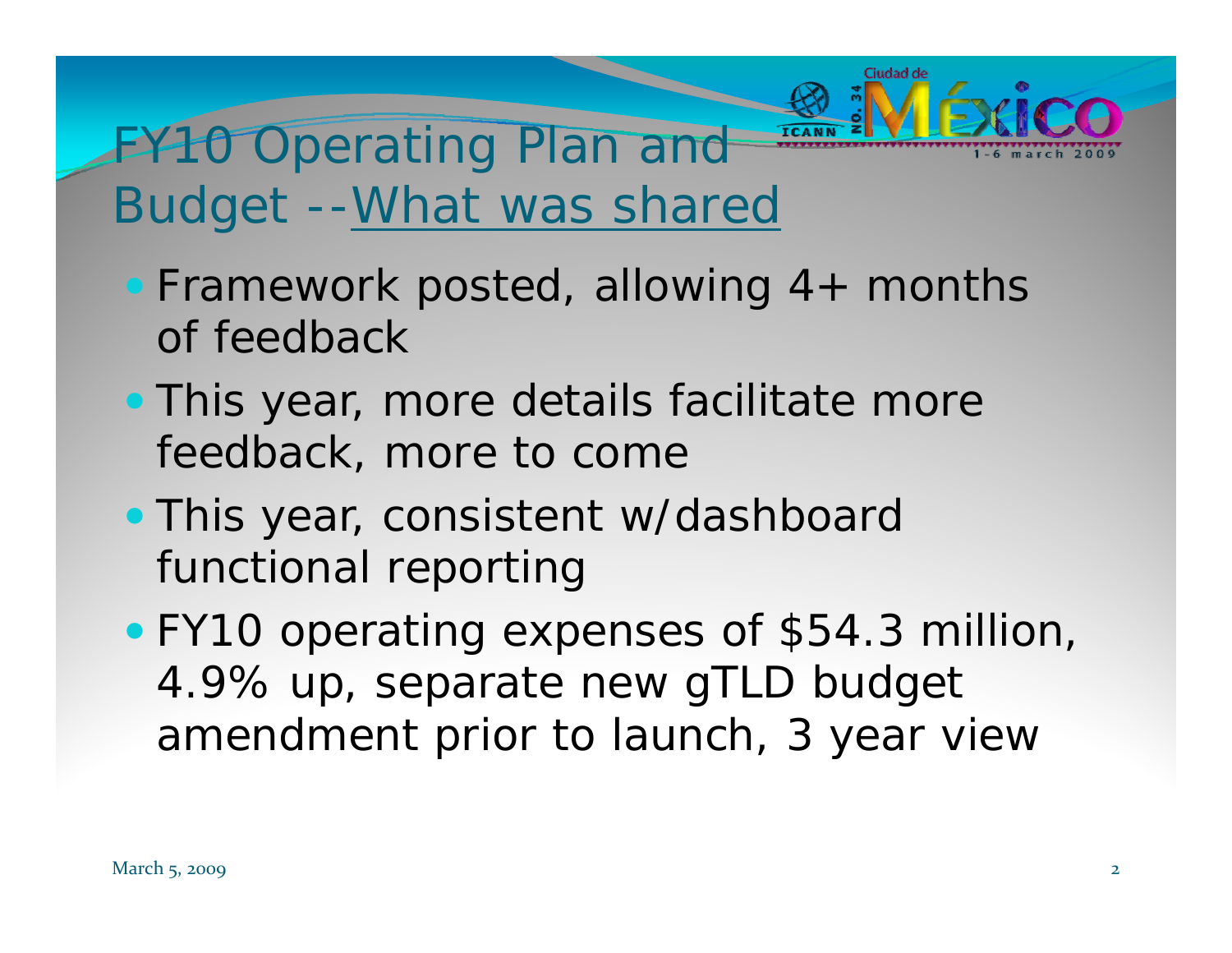## Snapshot of the Operating Plan Framework

- New gTLD implementation complete and launch
- Some growth in compliance, technology operations, and security
- Little or no growth in most ICANN operations

| <b>Operational Activities</b>                                                                                                                                                                                                                                                                  | <b>Proposed FY10</b><br><b>Budget</b><br>(US\$000)                   |
|------------------------------------------------------------------------------------------------------------------------------------------------------------------------------------------------------------------------------------------------------------------------------------------------|----------------------------------------------------------------------|
| New gTLD Implementation and Delegation                                                                                                                                                                                                                                                         | 7,448                                                                |
| <b>IDN</b> Implementation                                                                                                                                                                                                                                                                      | 1,250                                                                |
| New gTLD / IDN efforts                                                                                                                                                                                                                                                                         | 8,698                                                                |
| <b>IANA and Technology Operations</b><br>Security, Stability and Resiliency (SSR)<br>Contractual Compliance<br>Core Meeting Logistics<br><b>Constituency Support</b><br>Policy Development Support<br>Global Engagement and Increasing International<br>Participation<br><b>DNS Operations</b> | 5,079<br>5,483<br>3,219<br>5,289<br>6,272<br>5,280<br>6,781<br>1,242 |
| Administrative improvement and other operations<br>such as Board Support, NomCom support,<br>Ombudsman and Community travel support                                                                                                                                                            | 7,004                                                                |
| <b>ICANN Core (w/o new gTLD)</b>                                                                                                                                                                                                                                                               | 45,649                                                               |
| <b>Operating Expenses</b>                                                                                                                                                                                                                                                                      | 54,347                                                               |

Ciudad de

1-6 march 2009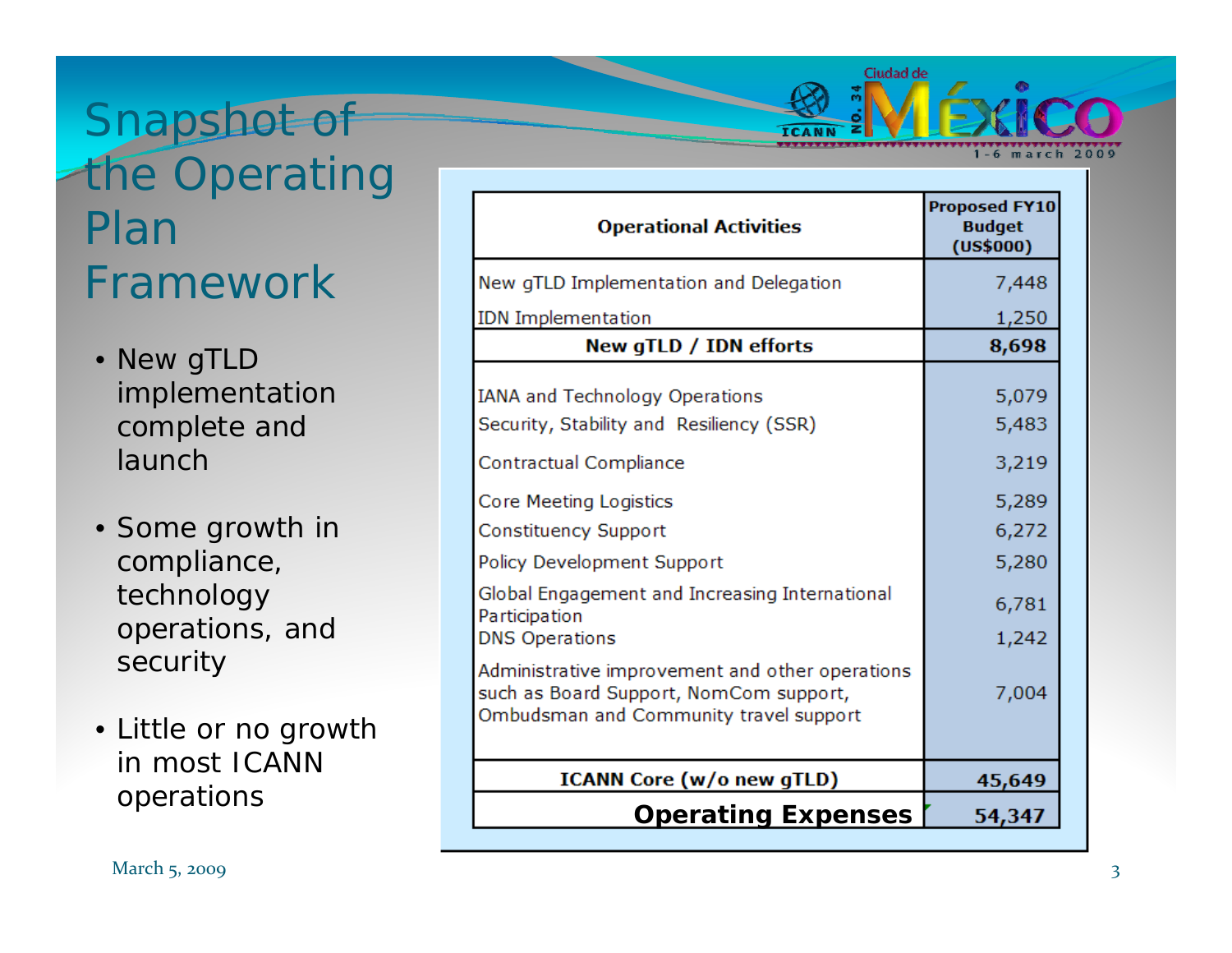# FY<sub>10</sub> Operating Plan and Budget --What we heard

- Engaged community w/working groups, kickoff of ccNSO SOP
- Appreciate detail, want more to facilitate feedback
- Lots of discussion about appropriate level of travel support
- Support compliance focus
- Want per constituency cost analysis for the organization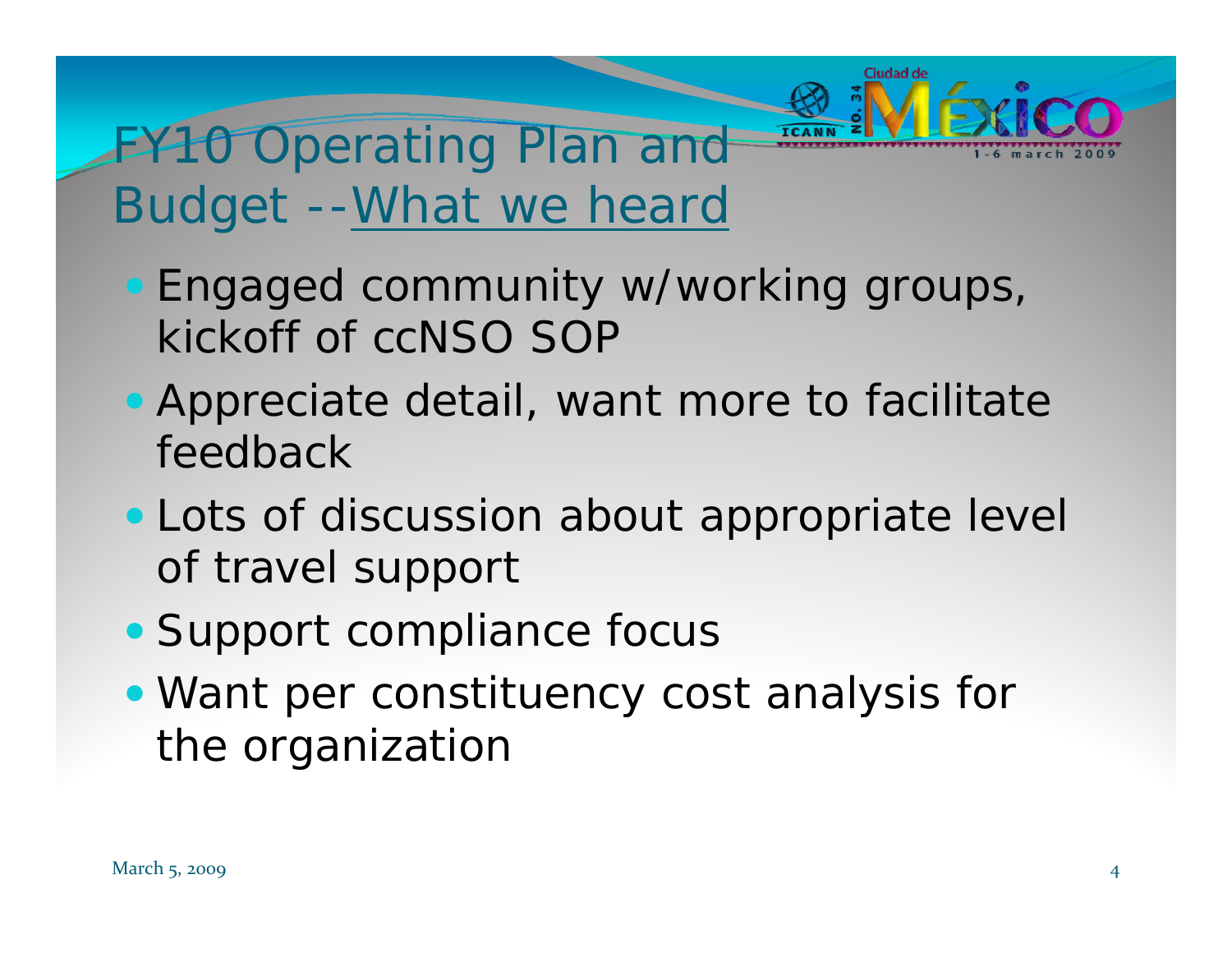### What is next?

- Solicit More community input, via constituency calls and online comments Framework:
- 

Ciudad de

#### Travel support:

#### http://www.icann.org/en/public-comment/

- Refine assumptions, confirm priorities, focus on change to services to defer/reduce costs
- Post draft for community input by 17 May
- Submit final Plan and Budget for Board: Sydney meeting